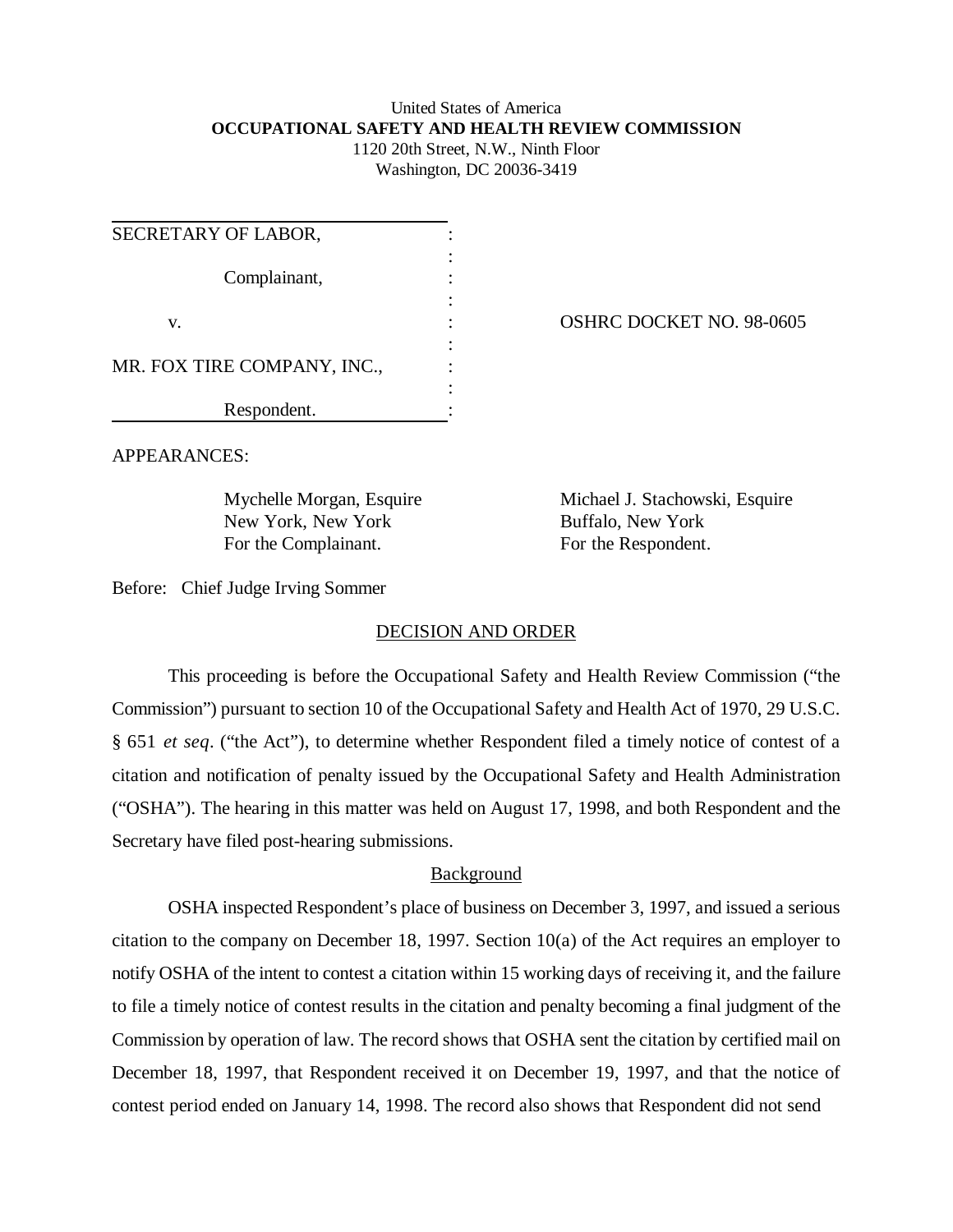### Page Two

OSHA a notice of contest, although it did mail in an abatement verification form during the contest period, and that OSHA accordingly sent Respondent a demand letter for payment of the penalty on February 18, 1998. Respondent's owner, Eric Fox, called OSHA on February 20, 1998, in order to protest the penalty, and was advised that he could file a late notice of contest with the Commission for its consideration. Fox filed a notice of contest letter with the Commission on April 24, 1998, after which the Secretary filed her motion to dismiss the notice of contest as untimely.<sup>1</sup>

#### Discussion

It is clear that Respondent did not file its notice of contest until well after the 15-day notice period. An otherwise untimely notice of contest may be accepted where the Secretary's deception or failure to follow proper procedures caused the delay in filing. An employer is also entitled to relief if it shows the Commission's final order was entered as a result of "mistake, inadvertence, surprise, or excusable neglect" or "any other reason justifying relief," including mitigating circumstances such as absence, illness or a disability which would prevent a party from protecting its interests. *See* Fed. R. Civ. P. 60(b); *Branciforte Builders, Inc.*, 9 BNA OSHC 2113 (No. 80-1920, 1981).

Although Eric Fox did not appear at the hearing, his affidavit is attached to Respondent's post-hearing submission.<sup>2</sup> In his affidavit, Fox states that he was under the mistaken impression that OSHA would not assess any penalties as long as he corrected the cited conditions and that his abatement letter served, in effect, as a notice of contest; Fox also states, in his February 25, 1998 letter, that the citation was misleading. However, Linda Luraschi, the OSHA compliance officer who conducted the inspection, testified at the hearing that she advised Fox at the closing conference that if he wanted to contest the citation and/or penalty he would need to file a notice of contest within 15 working days of receiving the citation and that she never told him he would not have to pay any penalties if he corrected the violations; she further testified that during their phone conversation on February 20, 1998, Fox agreed that she had told him about the 15-day contest period. (Tr. 41-46).

<sup>&</sup>lt;sup>1</sup>Attached to the notice of contest is a February 25, 1998, letter to the office of a United States Senator, in which Fox explained his situation and requested assistance; also attached to the notice of contest is the Senator's letter to OSHA and his response to Fox.

<sup>&</sup>lt;sup>2</sup>Respondent presented only one witness at the hearing, and that individual had no personal knowledge of either the inspection or why the notice of contest was not timely filed. (Tr. 47-50).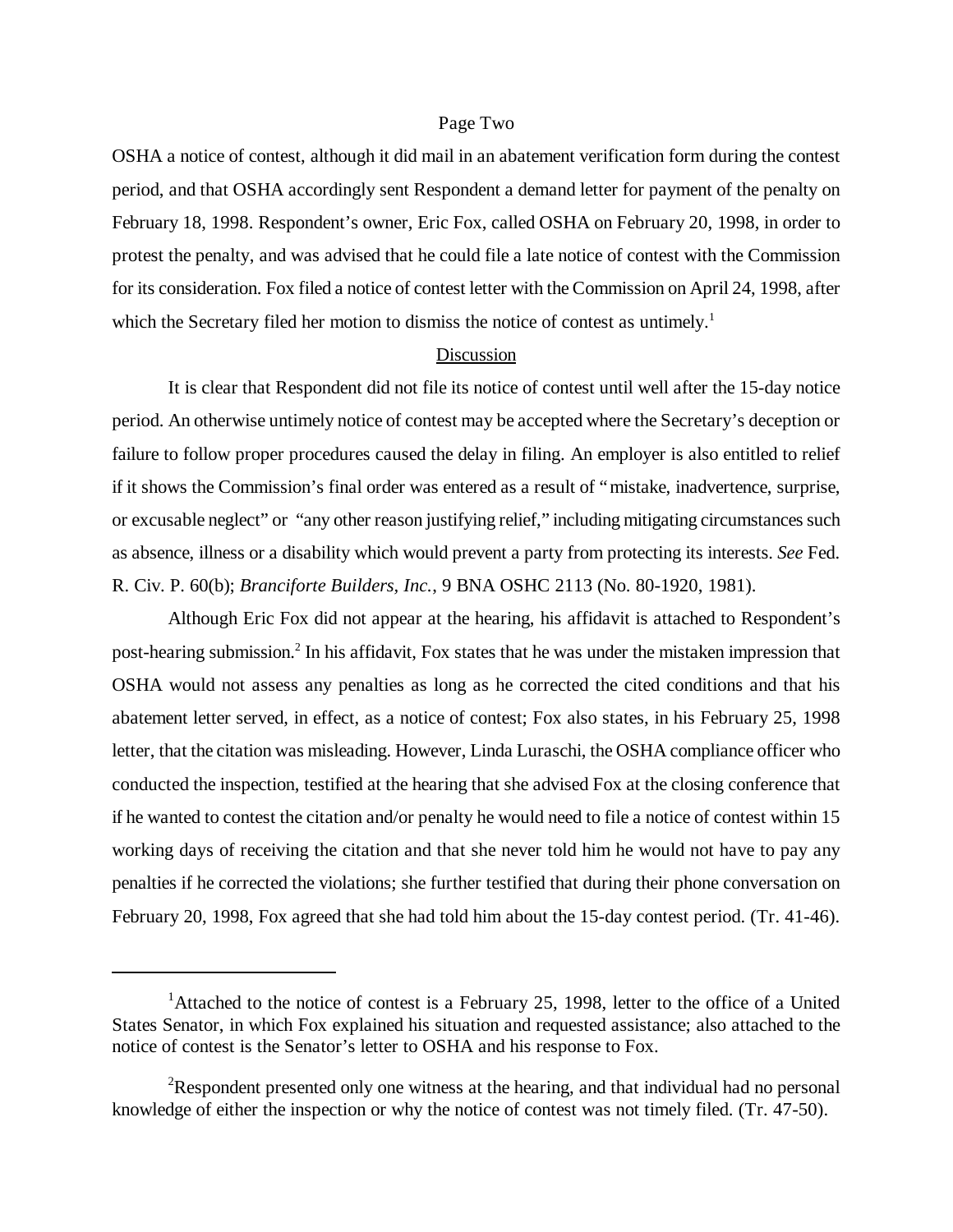## Page Three

In addition to the foregoing, the citation and the cover letter accompanying it explain the 15-

day contest period. The cover letter states, in the first paragraph, as follows:

You must abate the violations referred to in this Citation by the dates listed and pay the penalties proposed, unless within 15 working days ... from your receipt of this Citation and Notification of Penalty you mail a notice of contest to the U.S. Department of Labor Area Office at the address shown above. Please refer to the enclosed booklet (OSHA 3000) which outlines your rights and responsibilities and which should be read in conjunction with this form.

The cover letter also states, on page 2, as follows:

**Right to Contest** - You have the right to contest this Citation and Notification of Penalty. You may contest all citation items or only individual items. You may also contest proposed penalties and/or abatement dates without contesting the underlying violations. **Unless you inform the Area Director in writing that you intend to contest the citation(s) and/or proposed penalty(ies) within 15 working days after receipt, the citation(s) and the proposed penalty(ies) will become a final order of the Occupational Safety and Health Review Commission and may not be reviewed by any court or agency.**

The Commission has held that the OSHA citation "plainly state(s) the requirement to file a notice of contest within the prescribed time period" and that the OSHA 3000 booklet accompanying the citation "provide[s] additional, straightforward explanations." <sup>3</sup> *Roy Kay, Inc.*, 13 BNA OSHC 2021, 2022 (No. 88-1748, 1989); *Keefe Earth Boring Co.*, 14 BNA OSHC 2187, 2192 (No. 88- 2521, 1991). The Commission has further held that an employer "must bear the burden of its own lack of diligence in failing to carefully read and act upon the information contained in the citations," that lack of knowledge of procedural rules does not constitute excusable neglect for purposes of Rule 60(b) relief, and that the rule cannot be invoked "to give relief to a party who has chosen a course of action which in retrospect appears unfortunate or where error or miscalculation is traceable really to a lack of care." *Acrom Constr. Serv.*, 15 BNA OSHC 1123, 1126 (No. 88-2291, 1991); *Roy Kay, Inc.*, 13 BNA OSHC 2021, 2022 (No. 88-1748, 1989).

Respondent contends that, based on the record, it is entitled to Rule 60(b) relief. I disagree. There is no evidence that OSHA misled Fox with respect to the 15-day filing requirement; to the contrary, the compliance officer advised Fox of the filing requirement at the conclusion of the

<sup>&</sup>lt;sup>3</sup>The record establishes that the compliance officer gave Fox an OSHA 3000 booklet at the closing conference and that another copy was sent with the citation. (Tr. 14-15; 44).